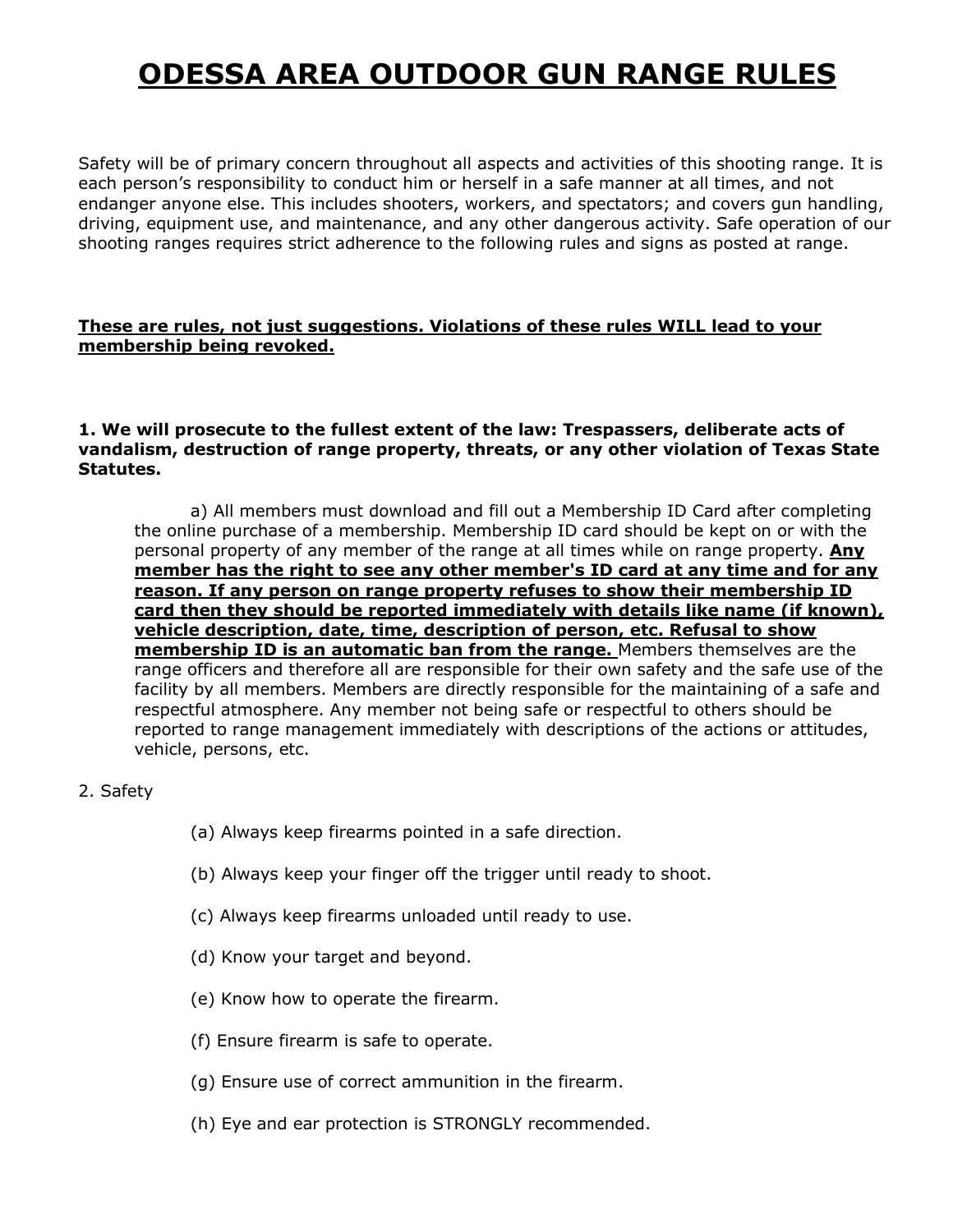(i) Be aware that certain types of firearms and many shooting activities required additional safety precautions.

(j) If you see an unsafe condition take it upon yourself to correct it immediately.

3. Ranges are for use by members and escorted guests ONLY, except in events open to the general public. An individual may be a guest only twice per year. **Members are responsible for the actions and close control of family and guests.**

#### **4. Proof of membership must be shown to** *any member or agent* **of the ODESSA AREA OUTDOOR GUN RANGE upon demand.**

5. Except during sanctioned events open to the Public, **the entrance gate must be closed and locked after entry to or exit from the range (AT ALL TIMES).**

6. All guns are to be unloaded, completely clear of ammo at all times except when on the firing line ready to be fired.

> (a) There is no "Concealed Carry", either loaded or unloaded, allowed on range property. You must openly carry all firearms on range property.

(b) At all times, except when on the firing line ready to be fired, all firearms shall comply with one of the following:

(1) Action open with magazine empty. If the firearm is equipped with detachable magazine the action shall be open and the magazine shall be removed.

- (2) Be holstered with magazine removed.
- (3) Be unloaded and cased.

(4) Firearms with break-open type actions may have their actions closed if in a gun rack or cased.

(c) Exemptions to rule #6 above:

1) On duty authorized security personnel or on duty law enforcement officers.

2) Firearms safely stored that remain in a vehicle.

3) Shooting activities on the firing line under the direct control of a trained range officer.

7. No cross shooting, your bench must be in line with your target. Shoot only proper targets set directly in front of berm. Bullets should not hit the steel target supports. Bullets must impact the BERM. Do not shoot glass or items set on ground.

8. Be aware of the fact that bullets striking the ground in front of a berm may ricochet over the top of the berm creating an unsafe condition for anyone behind a berm. Always set your targets directly in front of the berms and ensure that your bullets impact the berm and not the ground.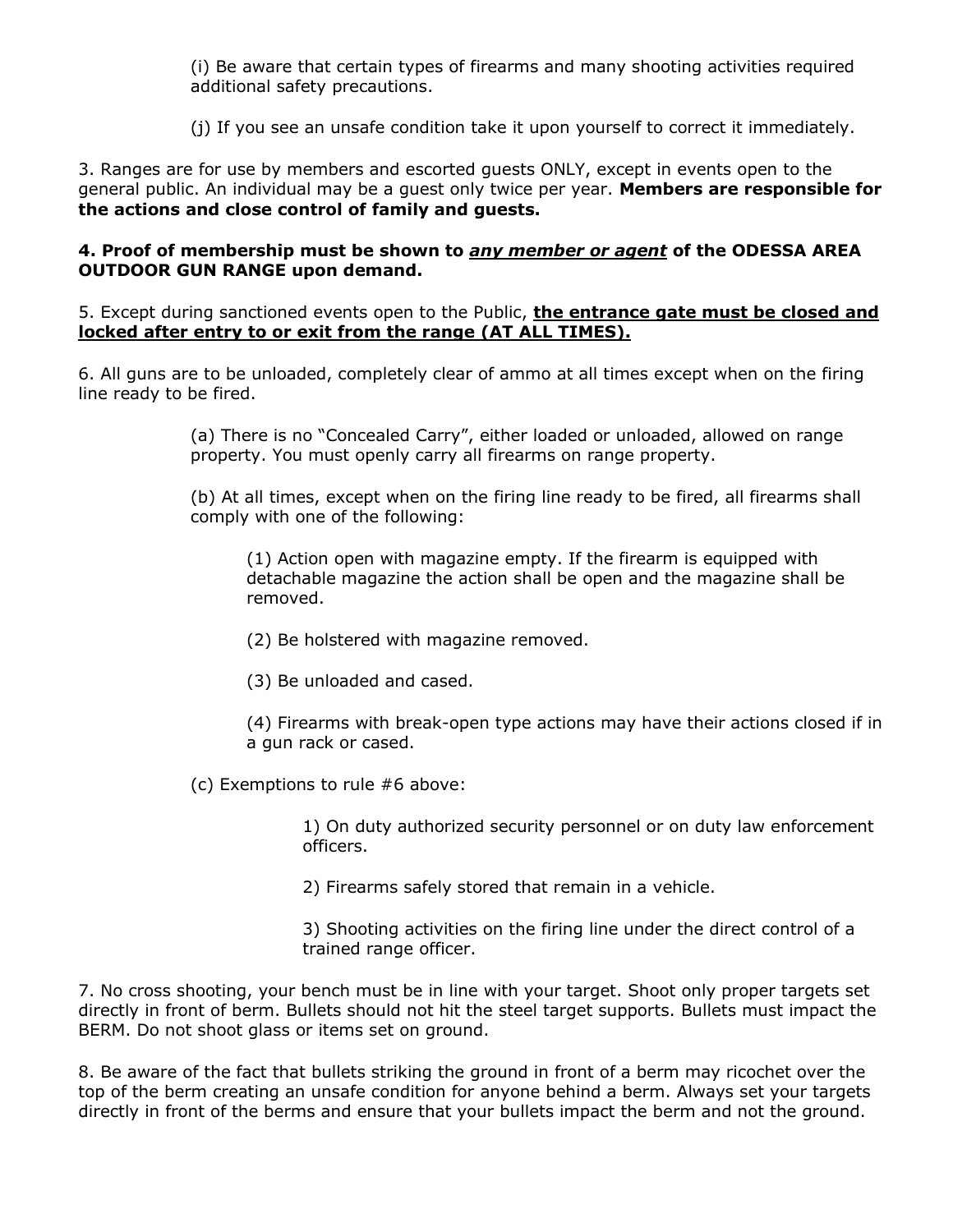**9. Cease-fires, Before going down Range:**

# CEASE FIRE PROCEDURES

#### **ALWAYS HANDLE RIFLES IN A SAFE MANNER; ALWAYS POINT RIFLES IN A SAFE DIRECTION; ALWAYS ASSUME RIFLES ARE LOADED**

- **1. ALWAYS MAINTAIN AWARENESS OF OTHER SHOOTERS ON THE RIFLE RANGE**
	- a. CHECK TO SEE ANY OTHER SHOOTERS ON THE FIRING LINE
	- b. CHECK TO SEE IF SHOOTERS ARE SETTING UP TARGETS DOWN RANGE
	- c. CHECK TO SEE IF SHOOTERS ARE PREPARING TO WALK OR DRIVE DOWN RANGE TO SET UP TARGETS
	- d. CHECK TO SEE IF THERE ARE ANY UNATTENDED GUNS OR GEAR ON THE FIRING LINE THAT BELONG TO MEMBERS DOWN RANGE THAT YOU MAY NOT SEE
- 2. **SET UP** ANY NECESSARY **GEAR** LIKE AMMO, SPOTTING SCOPES, RESTS, SANDBAGS OR BENCHES ON THE TABLE **BEFORE SETTING UP RIFLES**
- 3. DO NOT PUT RIFLES ON THE SHOOTING TABLES UNTIL READY TO SHOOT
- 4. **BEFORE SHOOTING** YOU MUST **VERIFY THAT NO OTHER MEMBERS ARE DOWN RANGE**
- 5. **WHEN NOT SHOOTING** RIFLES **REMOVE THE BOLT** FROM THE RIFLE OR **REMOVE THE MAGAZINE** FROM THE RIFLE SO OTHER SHOOTERS CAN TELL YOU ARE NOT "HOT"
- **6. BEFORE GOING DOWN RANGE** TO SET UP OR OBSERVE TARGETS, **ALWAYS LEAVE THE RIFLE UNLOADED AND INOPERABLE.**
- 7. **BEFORE GOING DOWN RANGE** TO OBSERVE OR SET UP TARGETS **YOU MUST WAIT FOR THE CEASE FIRE BELL TO RING** (BECAUSE YOU DO NOT WANT TO GET SHOT)
	- **a. CLEARLY GET ATTENTION OF AND SPEAK TO OTHER SHOOTERS ON THE FIRING LINE**
		- i. EFFICTIVELY COMMUNICATE THAT IT IS TIME TO STOP
		- ii. YELL/WHISTLE IF NECESSARY
		- iii. BE NICE & RESPECTFUL
		- iv. ETC

#### **b. DO NOT GO DOWN RANGE UNTIL ALL OTHER SHOOTERS HAVE ACKNOWLEDGED THE CEASE FIRE**

- i. VERIFY THAT THE CEASE FIRE BELL WAS HEARD BY ALL
	- 1. VERBAL CONFIRMATION
	- 2. HAND SIGNALS
	- 3. ETC.
- **8. YOU MUST STOP SHOOTING AND RENDER YOUR GUN INOPERABLE WHILE BELL IS RINGING AND WHILE OTHER MEMBERS ARE DOWN RANGE**
- **9. DO NOT TOUCH YOUR GUN WHILE OTHERS ARE DOWN RANGE**
- **10. YOU MUST COMMUNICATE WITH** OTHER MEMBERS ON THE FIRING LINE, **NO MATTER WHAT**
- **11. ALWAYS BE COURTEOUS AND RESPECTFUL WHEN INTERACTING WITH OTHER MEMBERS ON THE FIRING LINE**
- **12. YOU MUST BE PATIENT**  DO NOT GO DOWN RANGE JUST BECAUSE THE CEASE FIRE BELL STARTS RINGING. DO NOT START SHOOTING JUST BECAUSE THE CEASE FIRE BELL STOPS RINGING. YOU MUST BE PATIENT AROUND THE CEASE FIRE INTERVALS. SOMETIMES PEOPLE ARE STILL SHOOTING WHEN THE BELL RINGS BECAUSE THEY CANT HEAR IT. SOMETIMES PEOPLE ARE STILL DOWN RANGE DOING TARGETS WHEN THE BELL STOPS RINGING. NO ONE SHOULD EVER BE DOWN RANGE IN ANY AREA WHILE OTHERS AR SHOOTING. ANYONE WHO SHOOTS WHILE OTHER MEMBERS ARE DOWN RANGE WILL BE BANNED IMMEDIATELY. **YOU DO NOT WANT TO INFRINGE ON THE EXPERIENCE AND TIME OF OTHER MEMBERS.**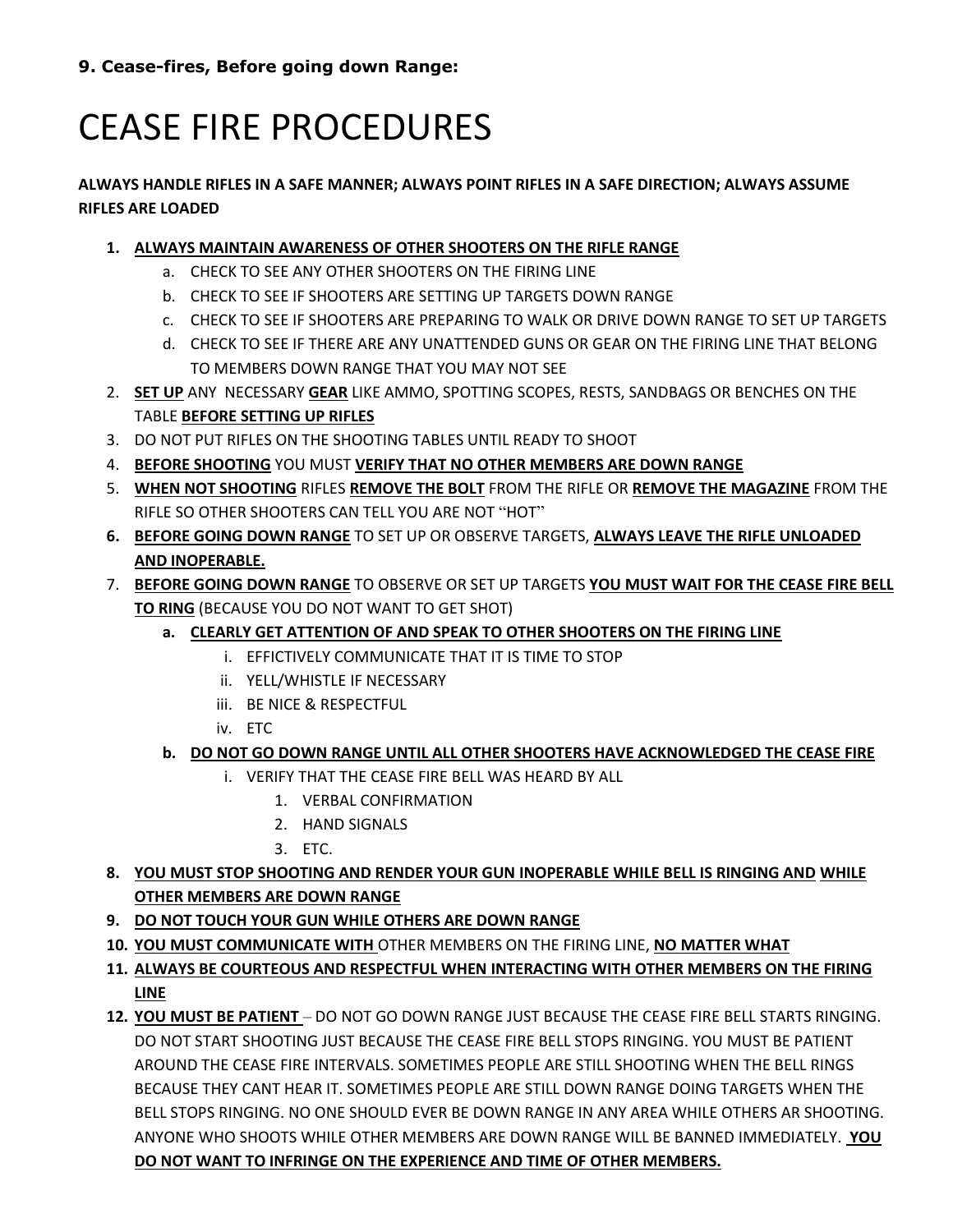13. FOLLOW ALL RANGE RULES AND FOR FURTHER PROCEDURES REFER TO RANGE RULE #9

**14. ALWAYS STOP AND LOOK BOTH WAYS BEFORE FIRING AND MAKE SURE THE DOWN RANGE AREA IS CLEAR!!**

> **(a) Verify the calling of a cease-fire with every shooter on the firing line, be cognizant of all people and their locations on the range at all times.**

**(b) Make all firearms safe with actions open, magazines removed, and completely clear of ammunition.**

**(c) Do not handle firearms on the firing line while anyone is down range.**

**(d) When more than one person is on the range, those present may appoint a Range Officer to give "Cease-fire" and "Commence-fire" commands.**

**(e) Shooters on the range must ensure that everyone is back from down range before the "Commence-fire" command is given.**

**(f) Please be courteous when you ask other shooters for a cease-fire.**

**(g) Ask for cease-fires according to the bell schedule.**

**(h) Always give the other shooter the opportunity to complete his string of fire before commencing the cease-fire.**

**(i) All people using the range are always responsible for safe facility use and must take action to stop an unsafe situation.**

### **REMEMBER: GETTING INTO A SET-UP/SHOOTING RHYTHM WITH OTHER MEMBERS IS KEY TO MAINTAINING FLOW AND CONSISTENCY ON THE RIFLE RANGE.**

#### **10. NO, INCENDIARY, TRACER, OR HIGH VELOCITY ammunition may be used.**

11. Gongs and Metal Targets:

#### **NEVER MOVE THE GONGS OR METAL TARGETS!**

(a) Use of gongs may be suspended during high fire danger.

(b) If you shoot a gong down, re-hang it as soon as possible.

(c) Armor-piercing, high velocity, or 50 BMG ammunition is not permitted for use on the gongs.

(d) Very high-velocity ammunition use at the gongs that could cause damage to the gongs is PROHIBITED.